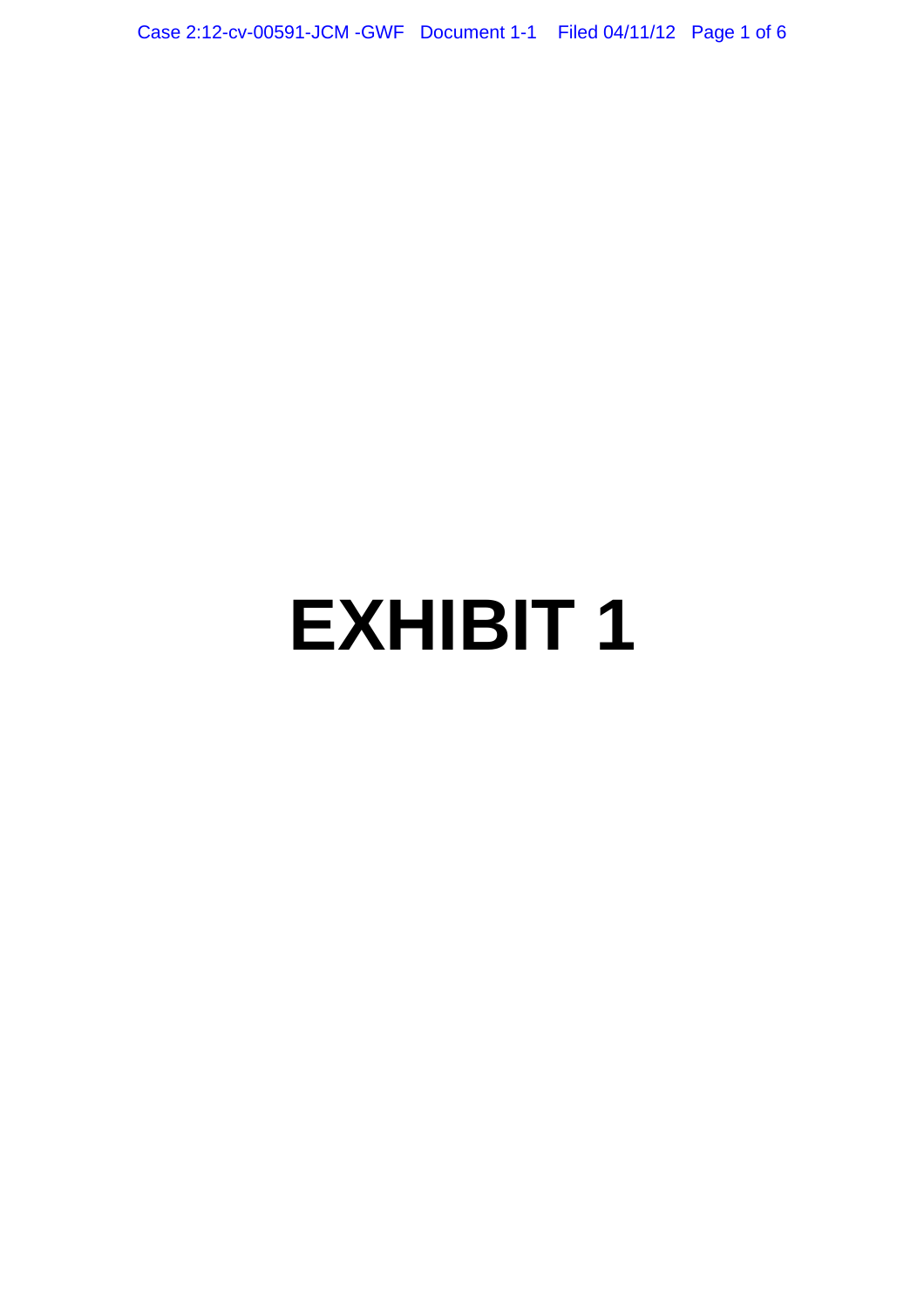|                                                                       | CERTIFICATE OF2COPVEIGHT REGISTRATION 1-1<br><b>Filed 04/11</b><br>COPYRIC<br>This certificate, issued under the seal of the Copyright            |                                                                                                                                                                                                                                                                                        | ED STATES COPYRIGHT OFFICE<br><b>REGISTRATION NUMBER</b>                                                                                                                                                                             |  |  |  |
|-----------------------------------------------------------------------|---------------------------------------------------------------------------------------------------------------------------------------------------|----------------------------------------------------------------------------------------------------------------------------------------------------------------------------------------------------------------------------------------------------------------------------------------|--------------------------------------------------------------------------------------------------------------------------------------------------------------------------------------------------------------------------------------|--|--|--|
|                                                                       |                                                                                                                                                   |                                                                                                                                                                                                                                                                                        |                                                                                                                                                                                                                                      |  |  |  |
|                                                                       |                                                                                                                                                   | Office in accordance with the provisions of section $410(a)$<br>of title 17, United States Code, attests that copyright reg-<br>istration has been made for the work identified below. The<br>information in this certificate has been made a part of the<br>Copyright Office records. | $P_{A11}$                                                                                                                                                                                                                            |  |  |  |
| <b>a UNITED</b>                                                       |                                                                                                                                                   |                                                                                                                                                                                                                                                                                        | $469 - 609$                                                                                                                                                                                                                          |  |  |  |
|                                                                       | ARARY OF CONCR                                                                                                                                    |                                                                                                                                                                                                                                                                                        | PA<br>PAU                                                                                                                                                                                                                            |  |  |  |
|                                                                       | OFFICIAL SEAL                                                                                                                                     |                                                                                                                                                                                                                                                                                        | DATE OF REGISTRATION                                                                                                                                                                                                                 |  |  |  |
|                                                                       |                                                                                                                                                   | <b>REGISTER OF COPYRIGHTS</b><br><b>United States of America</b>                                                                                                                                                                                                                       | Month<br>Day                                                                                                                                                                                                                         |  |  |  |
|                                                                       |                                                                                                                                                   |                                                                                                                                                                                                                                                                                        |                                                                                                                                                                                                                                      |  |  |  |
|                                                                       |                                                                                                                                                   | DO NOT WRITE ABOVE THIS LINE. IF YOU NEED MORE SPACE, USE A SEPARATE CONTINUATION SHEET.                                                                                                                                                                                               |                                                                                                                                                                                                                                      |  |  |  |
|                                                                       | TITLE OF THIS WORK $\blacktriangledown$                                                                                                           |                                                                                                                                                                                                                                                                                        |                                                                                                                                                                                                                                      |  |  |  |
|                                                                       | Shadows                                                                                                                                           |                                                                                                                                                                                                                                                                                        |                                                                                                                                                                                                                                      |  |  |  |
|                                                                       | <b>PREVIOUS OR ALTERNATIVE TITLES V</b>                                                                                                           |                                                                                                                                                                                                                                                                                        |                                                                                                                                                                                                                                      |  |  |  |
|                                                                       |                                                                                                                                                   |                                                                                                                                                                                                                                                                                        |                                                                                                                                                                                                                                      |  |  |  |
|                                                                       |                                                                                                                                                   |                                                                                                                                                                                                                                                                                        |                                                                                                                                                                                                                                      |  |  |  |
|                                                                       | NATURE OF THIS WORK <b>V</b> See instructions                                                                                                     |                                                                                                                                                                                                                                                                                        |                                                                                                                                                                                                                                      |  |  |  |
|                                                                       | pantomime drama                                                                                                                                   |                                                                                                                                                                                                                                                                                        |                                                                                                                                                                                                                                      |  |  |  |
|                                                                       |                                                                                                                                                   |                                                                                                                                                                                                                                                                                        |                                                                                                                                                                                                                                      |  |  |  |
|                                                                       | <b>NAME OF AUTHOR V</b>                                                                                                                           |                                                                                                                                                                                                                                                                                        | DATES OF BIRTH AND DEATH                                                                                                                                                                                                             |  |  |  |
|                                                                       | a                                                                                                                                                 | Teller (pseudonym for Raymond-Teller)                                                                                                                                                                                                                                                  | Year Born ▼<br>Year Died ▼<br>1948                                                                                                                                                                                                   |  |  |  |
|                                                                       | Was this contribution to the work a                                                                                                               | <b>AUTHOR'S NATIONALITY OR DOMICILE</b>                                                                                                                                                                                                                                                | <b>WAS THIS AUTHOR'S CONTRIBUTION</b>                                                                                                                                                                                                |  |  |  |
|                                                                       | "work made for hire"?<br>$\square$ Yes                                                                                                            | Name of Country<br>Citizen of                                                                                                                                                                                                                                                          | THE WORK<br>If the answer to eith<br>$\square$ Yes $\square$ No<br>of these questions i<br>Anonymous?                                                                                                                                |  |  |  |
| NOIE                                                                  | XI No                                                                                                                                             | OR<br>Domiciled in $\blacktriangleright$                                                                                                                                                                                                                                               | "Yes," see detailed<br>Pseudonymous?<br>$\Box$ Yes $\Box$ No<br>instructions.                                                                                                                                                        |  |  |  |
| Under the law.                                                        | NATURE OF AUTHORSHIP Briefly describe nature of the material created by this author in which copyright is claimed.                                |                                                                                                                                                                                                                                                                                        |                                                                                                                                                                                                                                      |  |  |  |
| the 'author' of a<br>"work made for                                   | all stage directions and actions text<br><b>NAME OF AUTHOR V</b>                                                                                  |                                                                                                                                                                                                                                                                                        |                                                                                                                                                                                                                                      |  |  |  |
| hire" is generally<br>the employer,<br>not the em-<br>ployee (see in- | ש                                                                                                                                                 |                                                                                                                                                                                                                                                                                        | DATES OF BIRTH AND DEATH<br>Year Born $\blacktriangledown$<br>Year Died ▼                                                                                                                                                            |  |  |  |
| structions). For<br>any part of this                                  | Was this contribution to the work a                                                                                                               | <b>AUTHOR'S NATIONALITY OR DOMICILE</b><br>Name of country                                                                                                                                                                                                                             | WAS THIS AUTHOR'S CONTRIBUTION TO                                                                                                                                                                                                    |  |  |  |
| work that was<br>"made for hire"                                      | "work made for hire"?<br>$\Box$ Yes                                                                                                               | Citizen of $\blacktriangleright$ .<br>OR                                                                                                                                                                                                                                               | $\sim$ THE WORK<br>∴ it the answer to éith<br>$\Box$ Yes $\Box$ No<br>- Anonymous?<br>- of these questions:                                                                                                                          |  |  |  |
| check "Yes" in<br>the space pro-                                      | $\Box$ No                                                                                                                                         | Domiciled in $\blacktriangleright$ -                                                                                                                                                                                                                                                   | "Yes," see detailed-<br>Pseudonymous?<br>$\Box$ Yes $\Box$ No<br>instructions.                                                                                                                                                       |  |  |  |
| vided, give the<br>employer (or                                       | <b>NATURE OF AUTHORSHIP</b><br>Briefly describe nature of the material created by this author in which copyright is claimed. $\blacktriangledown$ |                                                                                                                                                                                                                                                                                        |                                                                                                                                                                                                                                      |  |  |  |
| other person for<br>whom the work                                     | <b>NAME OF AUTHOR V</b>                                                                                                                           |                                                                                                                                                                                                                                                                                        | DATES OF BIRTH AND DEATH                                                                                                                                                                                                             |  |  |  |
| was prepared)<br>as "Author" of                                       |                                                                                                                                                   |                                                                                                                                                                                                                                                                                        | Year Born ▼<br>Year Died <b>V</b>                                                                                                                                                                                                    |  |  |  |
| that part, and<br>leave the space                                     | Was this contribution to the work a                                                                                                               |                                                                                                                                                                                                                                                                                        |                                                                                                                                                                                                                                      |  |  |  |
| for dates of birth<br>and death blank.                                | "work made for hire"?<br>$\square$ Yes                                                                                                            | <b>AUTHOR'S NATIONALITY OR DOMICILE</b><br>Name of Country<br>Citizen of <b>D</b><br>Citizen of <b>D</b>                                                                                                                                                                               | WAS THIS AUTHOR'S CONTRIBUTION TO<br>THE WORK<br>If the answer to either                                                                                                                                                             |  |  |  |
|                                                                       | $\Box$ No                                                                                                                                         | OR.<br>Domiciled in $\blacktriangleright$ Pseudonymous?                                                                                                                                                                                                                                | $\square$ Yes $\square$ No<br>of these questions is<br>"Yes," see detailed<br>$\square$ Yes $\square$ No                                                                                                                             |  |  |  |
|                                                                       | NATURE OF AUTHORSHIP                                                                                                                              | Briefly describe nature of the material created by this author in which copyright is claimed. $\blacktriangledown$                                                                                                                                                                     | instructions.                                                                                                                                                                                                                        |  |  |  |
|                                                                       |                                                                                                                                                   |                                                                                                                                                                                                                                                                                        |                                                                                                                                                                                                                                      |  |  |  |
|                                                                       | YEAR IN WHICH CREATION OF THIS                                                                                                                    |                                                                                                                                                                                                                                                                                        | DATE AND NATION OF FIRST PUBLICATION OF THIS PARTICULAR WORK                                                                                                                                                                         |  |  |  |
|                                                                       | <b>WORK WAS COMPLETED This information</b><br>1976<br>◀ Year                                                                                      | Complete this information $M$ <sub>onth</sub><br>must be alven<br>ONLY If this work<br>in all cases.                                                                                                                                                                                   | $\Box$ Day $\blacktriangleright$ $\Box$ Year $\blacktriangleright$                                                                                                                                                                   |  |  |  |
|                                                                       |                                                                                                                                                   | has been published.<br>COPYRIGHT CLAIMANT(S) Name and address must be given even if the claimant is the                                                                                                                                                                                | <b>Nation</b><br>APPLICATION RECEIVED                                                                                                                                                                                                |  |  |  |
|                                                                       | same as the author given in space $2.\nabla$                                                                                                      |                                                                                                                                                                                                                                                                                        | <b>06 JAN 1983</b>                                                                                                                                                                                                                   |  |  |  |
|                                                                       | Teller                                                                                                                                            |                                                                                                                                                                                                                                                                                        | <b>EL UNITED</b><br>HELOWEDEPOSIT RECEIVED                                                                                                                                                                                           |  |  |  |
| See instructions                                                      | c/o J. Teller                                                                                                                                     |                                                                                                                                                                                                                                                                                        |                                                                                                                                                                                                                                      |  |  |  |
| before completing<br>this space.                                      |                                                                                                                                                   | 2032 Cherry Street, Philadelphia, PA 19103                                                                                                                                                                                                                                             | <b>EN THE CONTRACT SECTION OF STATE SUBJECT OF STATE SUBJECT OF STATE SUBJECT OF STATE SUBJECT OF STATE SUBJECT OF STATE SUBJECT OF STATE SUBJECT OF STATE SUBJECT OF STATE SUBJECT OF STATE SUBJECT OF STATE SUBJECT OF STATE S</b> |  |  |  |
|                                                                       |                                                                                                                                                   | TRANSFER If the claimant(s) named here in space 4 are different from the author(s) named<br>in space 2, give a brief statement of how the claimant(s) obtained ownership of the copyright.                                                                                             |                                                                                                                                                                                                                                      |  |  |  |
|                                                                       |                                                                                                                                                   |                                                                                                                                                                                                                                                                                        |                                                                                                                                                                                                                                      |  |  |  |
|                                                                       |                                                                                                                                                   |                                                                                                                                                                                                                                                                                        | gō<br>a<br><b>94115 JAN 683</b>                                                                                                                                                                                                      |  |  |  |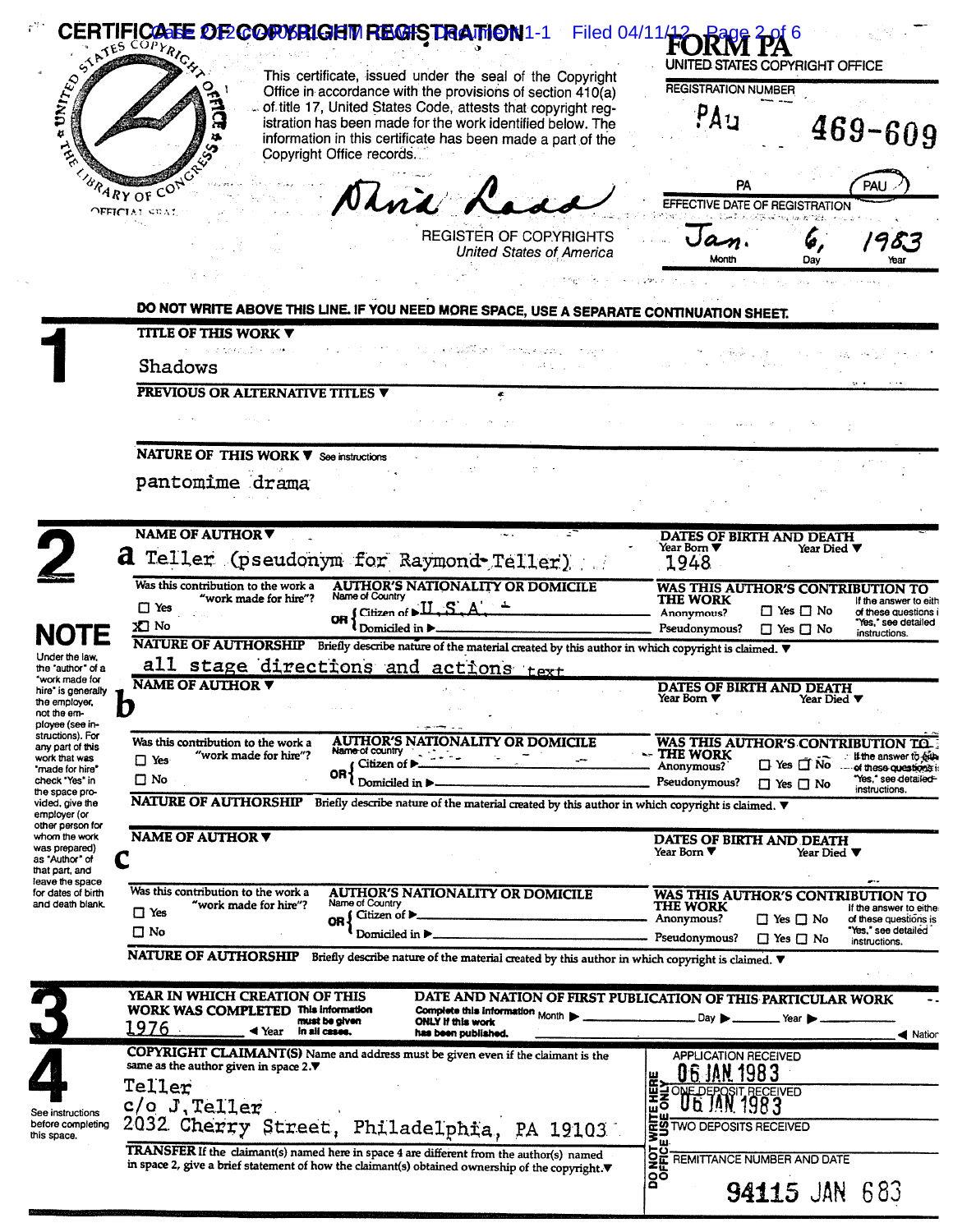|                                                | Case 2:12-cv-00591-JCM -GWF Document 1-1                                                                                                                                                                                                | <b>SPYNANE TOP4/</b><br>$1/12$ Page 3 of 6                                                                                                                            | <b>FORM PA</b>                             |
|------------------------------------------------|-----------------------------------------------------------------------------------------------------------------------------------------------------------------------------------------------------------------------------------------|-----------------------------------------------------------------------------------------------------------------------------------------------------------------------|--------------------------------------------|
|                                                |                                                                                                                                                                                                                                         | CHECKED BY                                                                                                                                                            |                                            |
|                                                | PAu<br>$469 - 609$                                                                                                                                                                                                                      | CORRESPONDENCE<br>Yes                                                                                                                                                 | FOR:<br><b>COPYRIGHT</b>                   |
|                                                |                                                                                                                                                                                                                                         | DEPOSIT ACCOUNT<br><b>FUNDS USED</b>                                                                                                                                  | <b>OFFICE</b><br><b>USE</b><br><b>ONLY</b> |
|                                                | DO NOT WRITE ABOVE THIS LINE. IF YOU NEED MORE SPACE, USE A SEPARATE CONTINUATION SHEET.                                                                                                                                                |                                                                                                                                                                       |                                            |
|                                                | PREVIOUS REGISTRATION Has registration for this work, or for an earlier version of this work, already been made in the Copyright Office?                                                                                                |                                                                                                                                                                       |                                            |
|                                                | $\Box$ Yes $\Box$ No If your answer is "Yes," why is another registration being sought? (Check appropriate box) $\blacktriangledown$<br>$\Box$ This is the first published edition of a work previously registered in unpublished form. |                                                                                                                                                                       |                                            |
|                                                | $\Box$ This is the first application submitted by this author as copyright claimant.                                                                                                                                                    |                                                                                                                                                                       |                                            |
|                                                | $\Box$ This is a changed version of the work, as shown by space 6 on this application.                                                                                                                                                  |                                                                                                                                                                       |                                            |
|                                                | If your answer is "Yes," give: Previous Registration Number ▼                                                                                                                                                                           | Year of Registration $\nabla$ .                                                                                                                                       |                                            |
|                                                |                                                                                                                                                                                                                                         |                                                                                                                                                                       |                                            |
|                                                | DERIVATIVE WORK OR COMPILATION Complete both space 6a & 6b for a derivative work; complete only 6b for a compilation.<br>a. Preexisting Material Identify any preexisting work or works that this work is based on or incorporates.     |                                                                                                                                                                       |                                            |
|                                                | none                                                                                                                                                                                                                                    |                                                                                                                                                                       |                                            |
|                                                |                                                                                                                                                                                                                                         |                                                                                                                                                                       | See instructions                           |
|                                                |                                                                                                                                                                                                                                         |                                                                                                                                                                       | before completir<br>this space.            |
|                                                | Material Added to This Work Give a brief, general statement of the material that has been added to this work and in which copyright is claimed.                                                                                         |                                                                                                                                                                       |                                            |
|                                                | none                                                                                                                                                                                                                                    |                                                                                                                                                                       |                                            |
|                                                |                                                                                                                                                                                                                                         |                                                                                                                                                                       |                                            |
| Name $\Psi$                                    | none                                                                                                                                                                                                                                    | DEPOSIT ACCOUNT If the registration fee is to be charged to a Deposit Account established in the Copyright Office, give name and number of Account.<br>Account Number |                                            |
|                                                | CORRESPONDENCE Give name and address to which correspondence about this application should be sent. Name/Address/Apt/City/State/Zip ▼<br>Teller                                                                                         |                                                                                                                                                                       |                                            |
|                                                | c/o J. Teller                                                                                                                                                                                                                           |                                                                                                                                                                       |                                            |
|                                                | 2032 Cherry Street                                                                                                                                                                                                                      |                                                                                                                                                                       |                                            |
|                                                | Philadelphia, PA 19103                                                                                                                                                                                                                  |                                                                                                                                                                       | Be sure ta<br>give your                    |
|                                                |                                                                                                                                                                                                                                         | Area Code & Telephone Number > $714-891-0602$ or messeage $215-568-1194$                                                                                              |                                            |
| <b>CERTIFICATION*</b><br>Check only one $\Psi$ | I, the undersigned, hereby certify that I am the                                                                                                                                                                                        |                                                                                                                                                                       |                                            |
| X author                                       |                                                                                                                                                                                                                                         |                                                                                                                                                                       |                                            |
| $\Box$ other copyright claimant                |                                                                                                                                                                                                                                         |                                                                                                                                                                       |                                            |
| $\Box$ owner of exclusive right(s)             |                                                                                                                                                                                                                                         |                                                                                                                                                                       |                                            |
| $\square$ authorized agent of                  | Name of author or other copyright claimant, or owner of exclusive right(s) A                                                                                                                                                            |                                                                                                                                                                       |                                            |
|                                                |                                                                                                                                                                                                                                         |                                                                                                                                                                       |                                            |
|                                                | of the work identified in this application and that the statements made<br>by me in this application are correct to the best of my knowledge.                                                                                           |                                                                                                                                                                       |                                            |
|                                                | Typed or printed name and date $\Psi$ If this is a published work, this date must be the same as or later than the date of publication given in space 3.                                                                                |                                                                                                                                                                       |                                            |
| Teller                                         | (Raymond Teller)                                                                                                                                                                                                                        | date $\triangleright$ $\text{Jan}$ 2<br>1983                                                                                                                          |                                            |
|                                                | Handwritten signature $(X)$<br>Raymond Telle                                                                                                                                                                                            |                                                                                                                                                                       |                                            |
| <b>MAIL</b>                                    | Name $\blacktriangledown$                                                                                                                                                                                                               | Have you:                                                                                                                                                             |                                            |
| <b>CERTIFI-</b>                                | 活配子手<br>Raymond Teller                                                                                                                                                                                                                  | • Completed all necessary<br>spaces?                                                                                                                                  |                                            |
| <b>CATE TO</b>                                 | Number/Street/Apartment Number                                                                                                                                                                                                          | • Signed your application in space<br>87                                                                                                                              |                                            |
| <b>Certificate</b>                             | 2032 Cherry Street                                                                                                                                                                                                                      | • Enclosed check or money order<br>for \$10 payable to Register of                                                                                                    |                                            |
| will be<br>mailed in<br>window                 | City/State/ZIP<br>Philadelphia, PA 19103                                                                                                                                                                                                | Copyrights?<br>· Enclosed your deposit material<br>with the application and fee?                                                                                      |                                            |
| envelope                                       |                                                                                                                                                                                                                                         | <b>MAIL TO:</b> Register of Copyrights,<br>Library of Congress, Washington,<br>D.C. 20559.                                                                            |                                            |
|                                                |                                                                                                                                                                                                                                         |                                                                                                                                                                       |                                            |

\* 17 U.S.C. § 506(e): Any person who knowingly makes a false representation of a material fact in the application for copyright registration provided for by section 409, or in any written statement filed in<br>connection with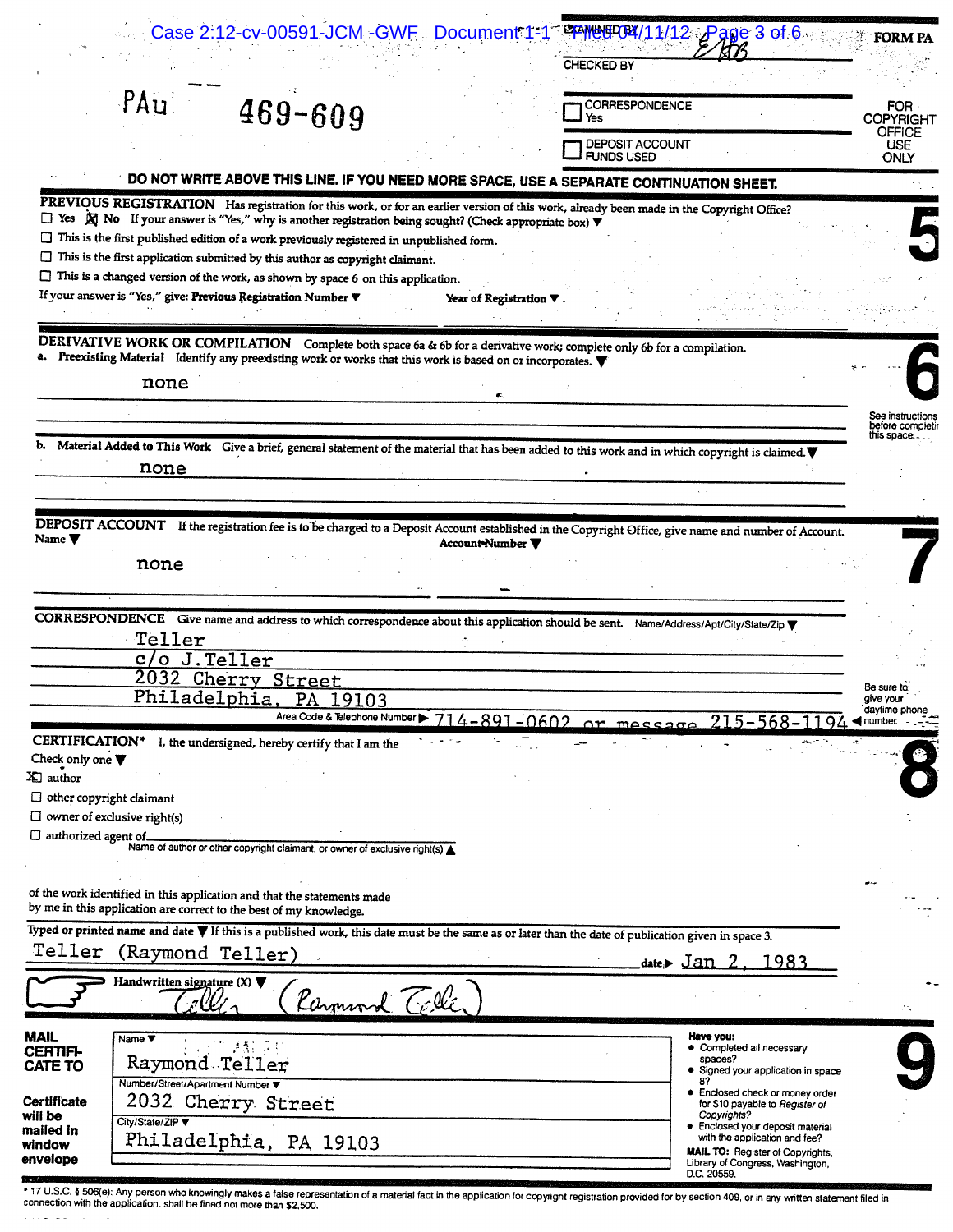Case 2:12-cv-00591-JCM -GWF Document 1-1 Filed 04/11/12 Page 4 of 6

page 1

# SHADOWS

### by Teller

SETTING: Stage center is <sup>a</sup> projection screen composed of <sup>a</sup> piece of paper 4 feet high and <sup>3</sup> feet wide, stretched on <sup>a</sup> frame, supported by an easel.

> Six or seven feet directly downstage of the screen is <sup>a</sup> small spotlight at stage floor level. It shines up at the screen.

Between the two, supported on <sup>a</sup> little table, is <sup>a</sup> rose in <sup>a</sup> bud vase. The rose has <sup>a</sup> central stem topped by <sup>a</sup> red blossom, and <sup>a</sup> branch with leaves on either side.

When the spotlight is turned on, the vase and rose cast a sharp shadow on the screen.

# CHARACTER: The Murderer. He carries <sup>a</sup> large, glistening dagger.

HISTORICAL NOTE: This gothic pantomime has been performed by its creator over 1100 times since 1976. It's about time he registered <sup>a</sup> copyright, don't you think?

Copyright 1983 by Teller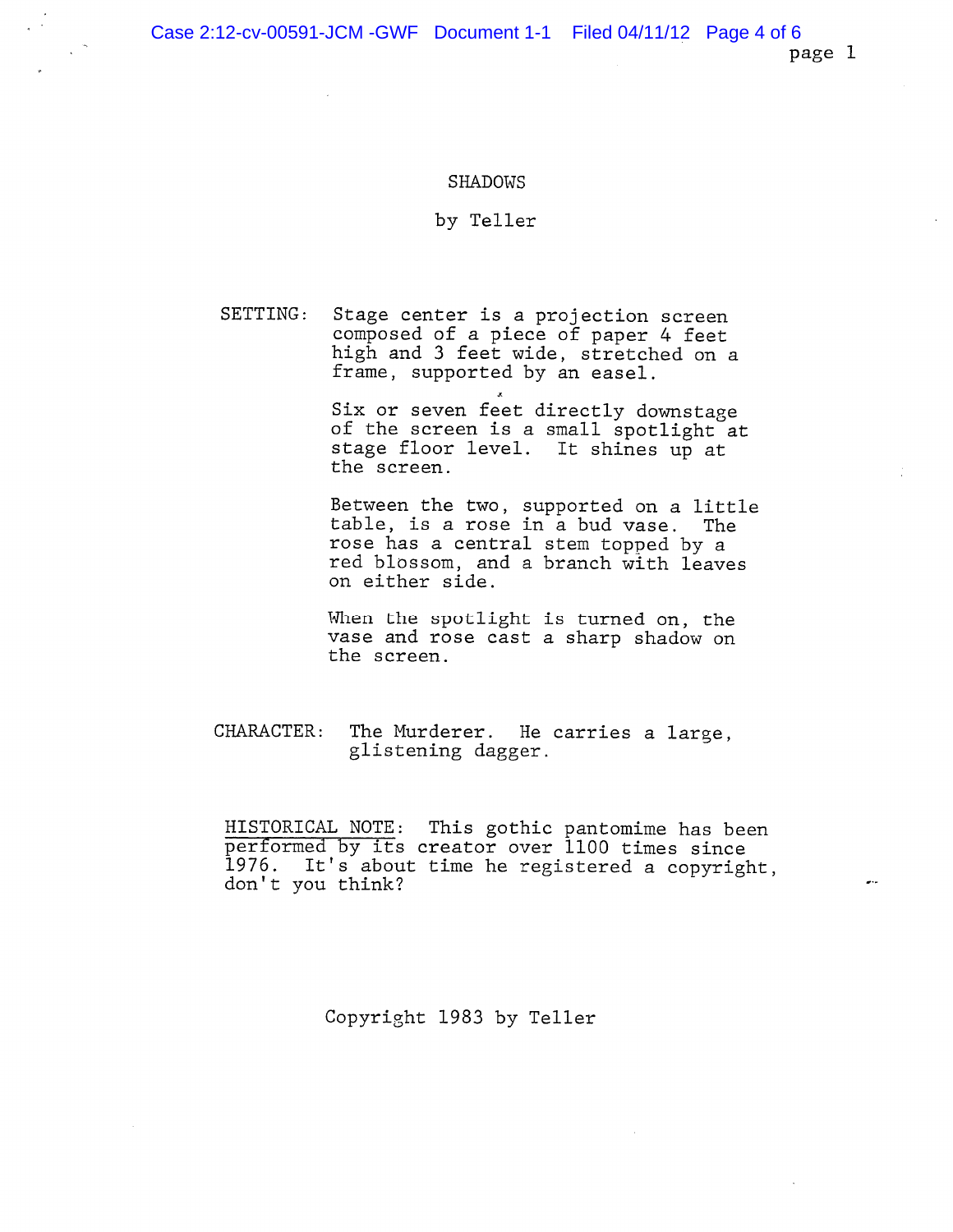Case 2:12-cv-00591-JCM -GWF Document 1-1 Filed 04/11/12 Page 5 of 6

page 2

# ACTION:

The stage is dark

The spotlight is slowly illuminated, revealing the rose and the vase, and casting their shadows on the screen.

The Murderer becomes visible, lurking stage right, turning his dagger thoughtfully in his fingers.

He looks up and sees the rose. He takes <sup>a</sup> few steps towards it.

He notices the shadow, and takes a few more steps, bringing himself to the (stage right) edge of the screen.

He looks down at the (stage right) branch of the rose. He looks back at the shadow of that brnach. He raises the dagger.



He places the tip of the dagger on the paper screen, just at the point where the shadow of the branch joins the shadow of the leaves. He stabs gently through the paper.

The (stage right) leaves of the real rose fall, breaking from the stem at exactly the point where the shadow was cut.

Copyright 1983 by Teller